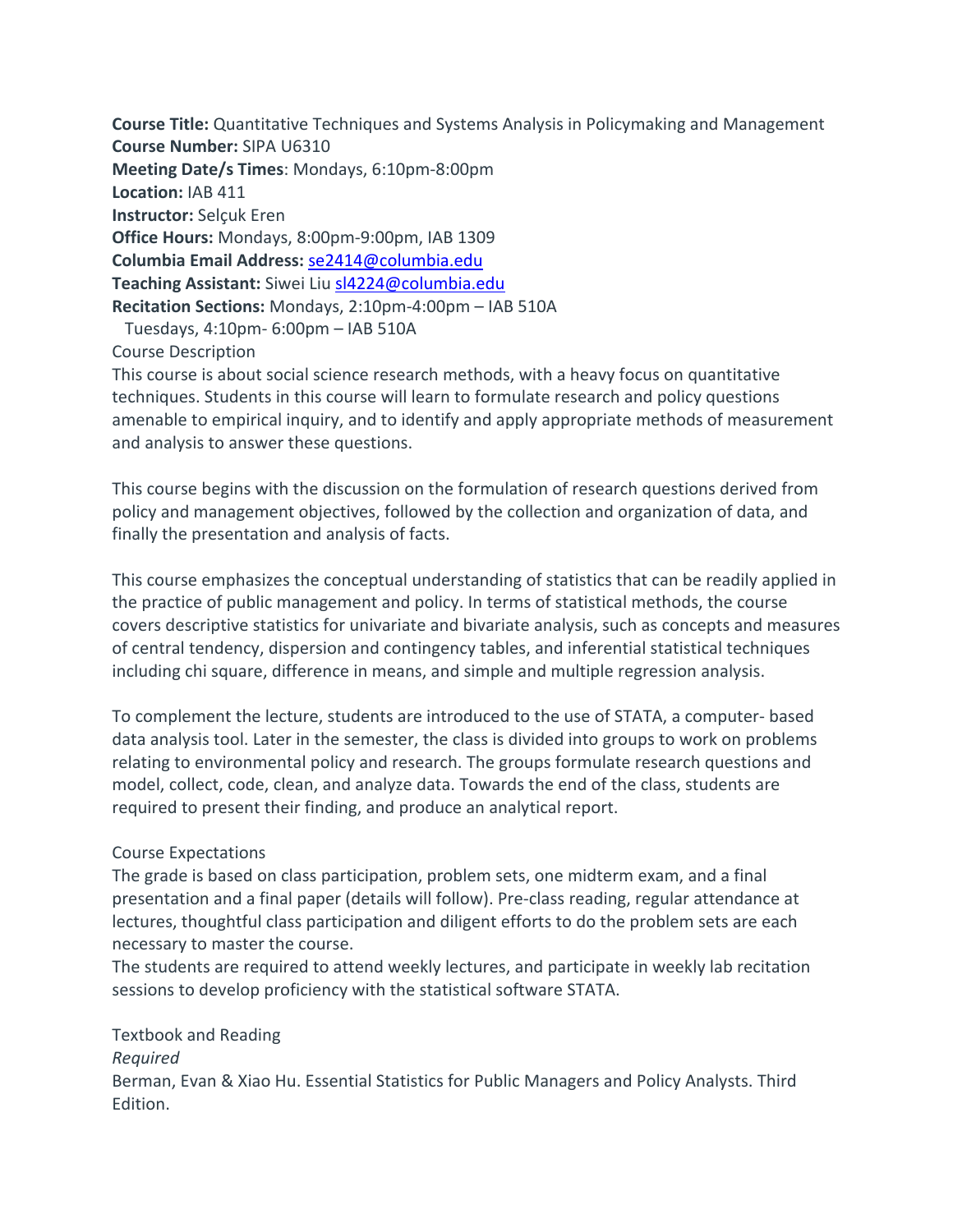### *Recommended*

James H Stock & Mark Watson. Introduction to Econometrics. Third Edition David Moore & William Statistics: Concepts & Controversies. Eighth Edition

### Method of Evaluation

Regular attendance and active class participation are expected. Students should have done the readings for each lecture before class. Grades for the course will be based on:

# *Class Participation (10%)*

Attendance will be taken during lectures and recitations. Students are required to attend one recitation per week. Please attend your assigned recitation as there are limited seats available in the lab.

# *Midterm Examination (25%)*

The examination will be given in class. Each student is required to take the examination.

# *Presentation (10%)*

Students will present their findings of their independent research. Details will be provided separately.

# *Research Paper (35%)*

Research paper will be due the Final Examinations week.

*Problem Sets (20%)*

There are 4 problem sets. Problem sets are always due at the beginning of class and no late problem sets will be accepted. You will form groups of 2 people to work on the problem sets. The overall grade will be weighted as above

However, SIPA policy dictates that a core course such as this one must have a GPA of between 3.2 and 3.4, with the goal of 3.3, a B+. As such, the overall grade will be curved appropriately, with B+ considered a good grade that signifies confidence in your ability to conduct independent work in a professional environment with quality.

A grade of B therefore signifies minor problems that need improvement, and B- signifies significant issues requiring improvement. A and A- are reserved for work that distinguishes itself by going above and beyond a simply correct answer.

Re-Grading Policy

If you feel your solution has been overlooked or graded it incorrectly, please hand in a written note explaining why the particular item should be regarded within two weeks after the problem set/exam was made available for pick-up. Once the two weeks have passed, you forfeit the right for a re-grade.

Course Outline

The following is a preliminary course outline. The lecture schedule and other material are subject to change to accommodate the flow of the course. Additional readings will be posted on CourseWorks before each lecture.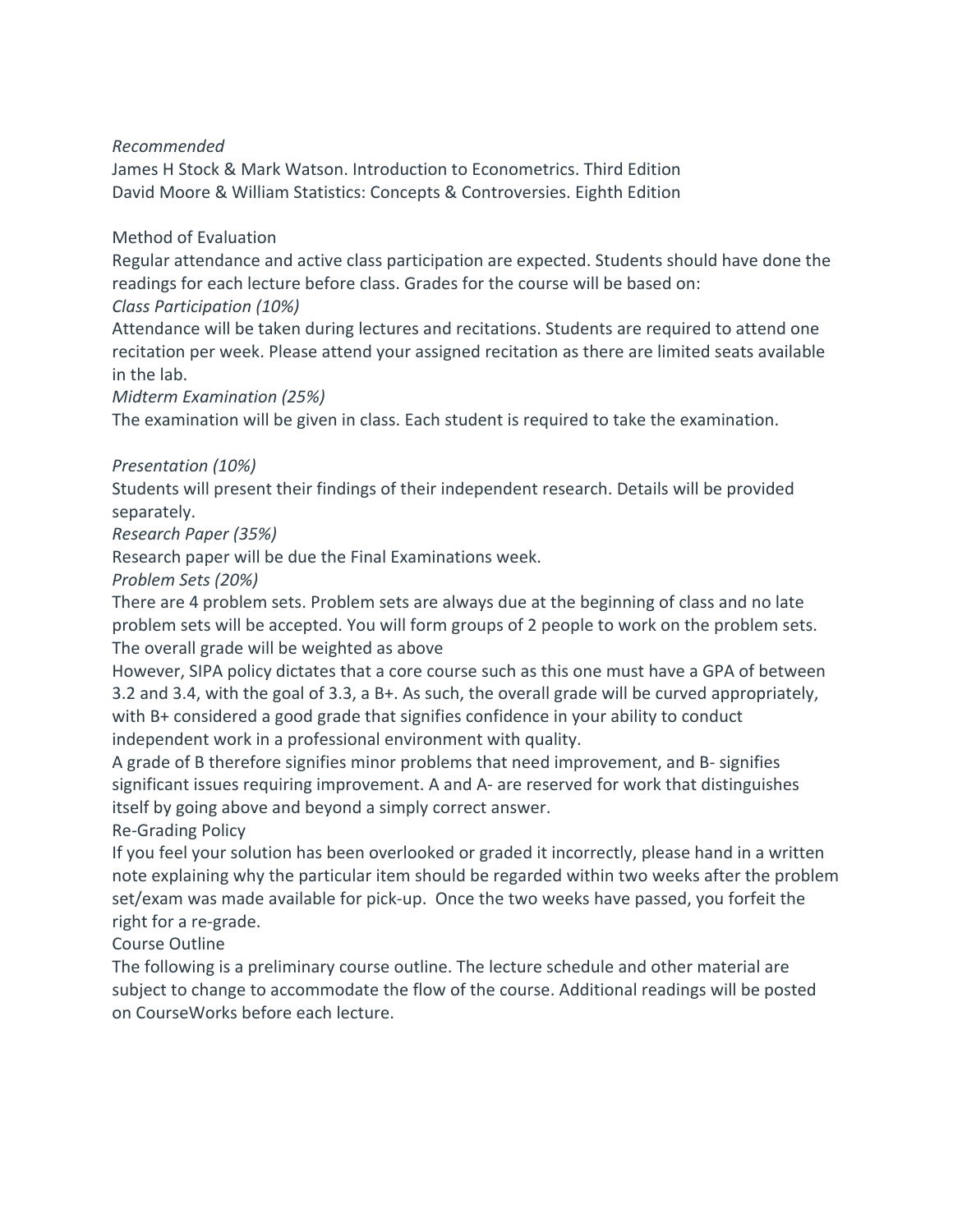| <b>Date</b> | <b>Topic</b>                                     | <b>Reading</b>                                                  |
|-------------|--------------------------------------------------|-----------------------------------------------------------------|
| Week 1      | Introduction and Research Design                 | Berman &<br>Wang: Chapter<br>$1-3$ (p1-60)                      |
| Week 2      | Sampling and Univariate Analysis                 | Berman &<br>Wang: Chapter<br>5-7 (p80-133)                      |
| Week 3      | Univariate & Bivariate Analysis                  | Berman &<br>Wang: Chapter<br>8 (p134-147)                       |
| Week 4      | Probability and Random Variables                 | Readings: will<br>be posted on<br>coursework<br>after Lecture 3 |
| Week 5      | Sampling Distributions and Statistical Inference | Readings: will<br>be posted on<br>coursework<br>after Lecture 4 |
| Week 6      | Statistical Inference 1 - Hypothesis Testing     | Berman &<br>Wang: Chapter<br>10 (p163-187)                      |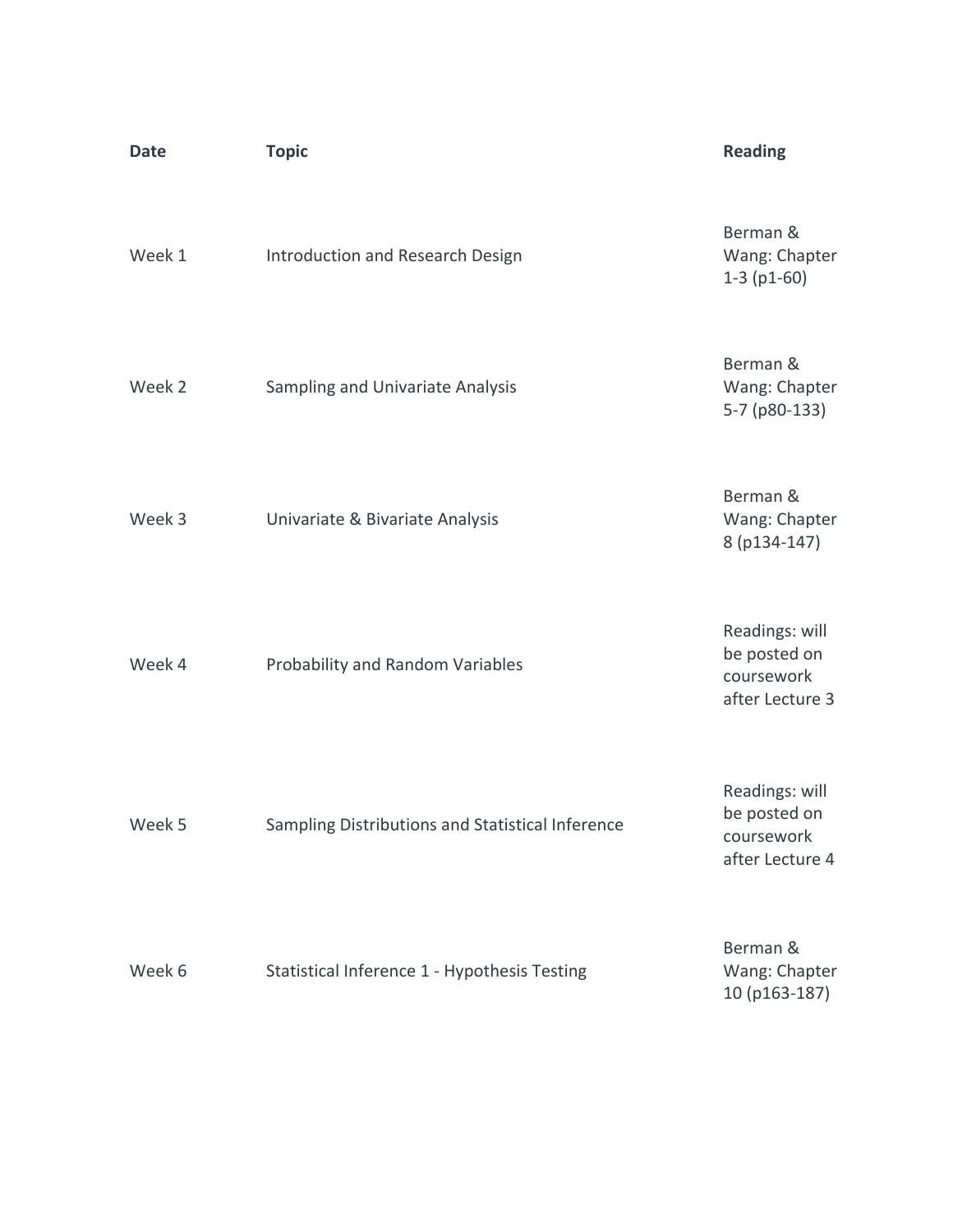| Week 7  | Statistical Inference 2 - Difference in Means                             | Berman &<br>Wang: Chapter<br>12-13 (p205-<br>238)                         |
|---------|---------------------------------------------------------------------------|---------------------------------------------------------------------------|
| Week 8  | Statistical Inference 3 - Simple Regression                               | Berman &<br>Wang: Chapter<br>14 (p239-251)                                |
| Week 9  | Midterm Exam                                                              |                                                                           |
| Week 10 | Statistical Inference 4 - Multiple Regression I                           | Berman &<br>Wang: Chapter<br>15 (p252-260)                                |
| Week 11 | Statistical Inference 4 - Multiple Regression II & Logistic<br>Regression | Berman &<br>Wang: Chapter<br>15 (p261-276),<br>Chapter 16<br>$(p279-286)$ |
| Week 12 | <b>Student Presentations</b>                                              |                                                                           |
| Week 13 | <b>Student Presentations</b>                                              |                                                                           |
| Week 14 | <b>Final Research Paper Due</b>                                           |                                                                           |

Academic Integrity

The School of International & Public Affairs does not tolerate cheating and/or plagiarism in any form. Those students who violate the Code of Academic & Professional Conduct will be subject